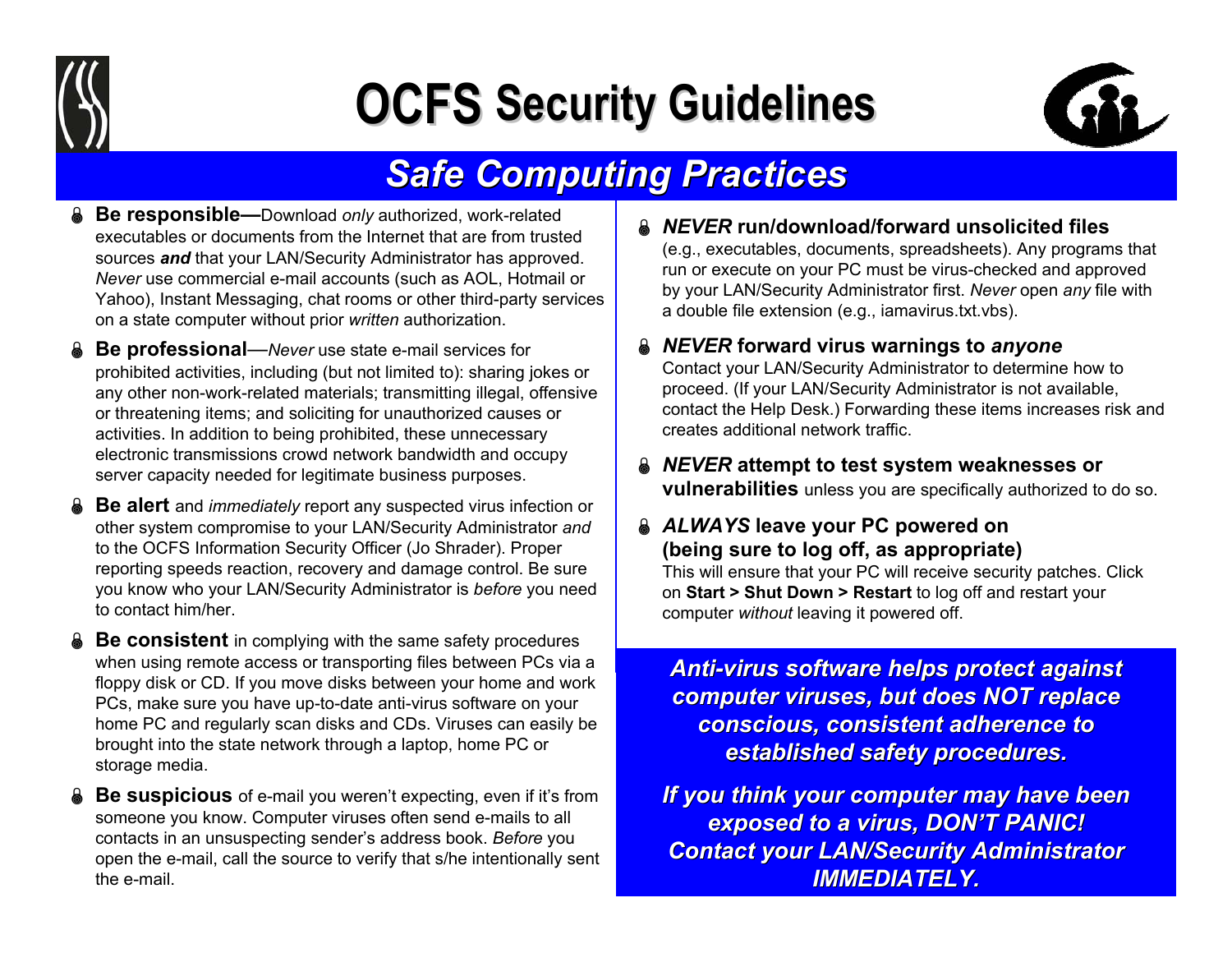

## **OCFS Security Guidelines**



### *Protecting Your Password Protecting Your Password*

#### ± **Make it difficult**

Select a password that is easy for you to remember, but difficult for others to guess. Don't b e stingy—make your password as long as possible (at least 8 characters and u p to a maximum of 13 character s), in order to h elp reduce the likelihood of allowing someone to guess it. You cannot use all or part of your logon ID in your password, nor can you reuse a ny of your last 13 passwords.

#### ± **Mix it up**

Your OCFS password *must* contain *at least* one uppercase letter, one lowercase letter *and* one number. CONNECTIONS users must *never*use symbols in their passwords.

#### **& Keep it to yourself**

Don't share your password with oth ers. Never display your password; if you need to write it down, don't keep the infor mation at your desk or anywhere it can be easily seen by others.

#### **Embrace change**

You must change your p assword periodically—*at least* once every 90 days. If you think your p assword has been com promised, *change it immediately*. (Don't forget to report the situation to your LAN/Security Administrator as soon as possible!)

#### $\&$  Be yourself

Use *only* your logon ID and password; *never* use a current or former co-worker's ID or password.

#### **a** Let your fingers do the walking

*Never* store passwords in macros or automatic log-on feature s. Enter your password manually every time.

*Your unique User ID and password not only provide you with "keys" to access in the mode of the interminal values* **the OCFS network (including**  $CONNECTIONS,$  *as applicable)*, *they also serve as a form of identi fication —linking you to your linking you to your actions in actions in the system. the system. YOU are responsible for actions taken YOU are responsible for actions taken with your User ID and password!* Always follow established password *protocols to help prevent unauthorized protocols to help prevent unauthorized use of your User ID and password.*

*If you think your password has been ink password has been compromised, change it compromised, change it immediately immediately AND report the situation to your LAN/Security Administrator. curity Administrator.*

**Security is everyone's** *responsibility! responsibility!*

#### **These guidelines are advisable for These guidelines are advisable for** *all* **of y o u r passwords. passwords.**